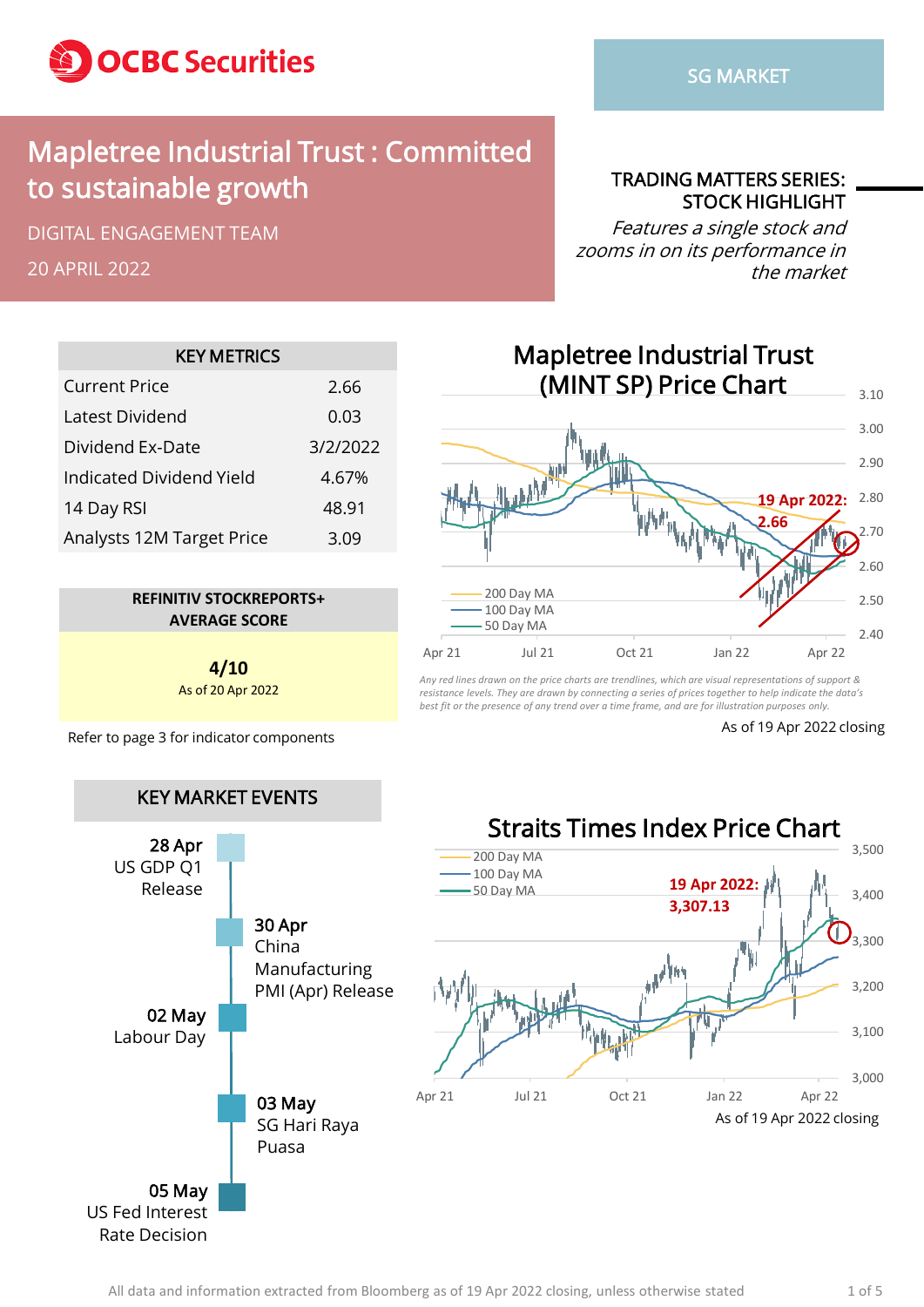### Headline News & Information

- Mapletree Industrial Trust is a Singapore-focused real estate investment trust with a large and diversified portfolio of industrial properties. The trust invests in a diverse portfolio of industrial properties with the primary objective of achieving an attractive level of return from rental income and for long-term capital growth (Bloomberg)
- Next earning announcement on 26 Apr 2022 (Bloomberg)
- Data centre S-Reits committed to sustainable growth (10 Apr 2022, Business Times)
	- The data centre industry has experienced tremendous growth in the past 2 years, as businesses are faced with a sudden and increased need for greater cloud capacity to enable work-from-home arrangements
	- The moratorium on new data centres in Singapore was lifted, with certain criteria on energy efficiency
	- Minister for Trade and Industry, Gan Kim Yong had said that the government had "to find a way to manage the growth of data centres in a sustainable manner consistent with our climate change commitments"
- Mapletree Industrial's factory rents may signal higher income (27 Jan 2022, Bloomberg)
	- Higher rental renewals in Mapletree Industrial Trust's factory segment could lead to a gradual improvement in net property income
	- Factory net property income slipped 2.2% to S\$26.6 million in fiscal 3Q ended December, held back by oversupply and covid restrictions
	- Oversupply and covid restrictions are expected to ease in the coming 12 months

| <b>TRADING FLOWS</b> | <b>RESISTANCE LEVELS</b> | <b>SUPPORT LEVELS</b> |  |
|----------------------|--------------------------|-----------------------|--|
| Shares fell 0.78% in | 2.73 (200 Day MA)        | 2.61 (Dec 21)         |  |
| the past 5 days and  | 2.84 (May 2021)          | 2.50 (Feb 2021)       |  |
| are up 2.7% in the   | 2.90 (Jul 2021)          | 2.40 (50 Day MA)      |  |
| past 30 days         |                          |                       |  |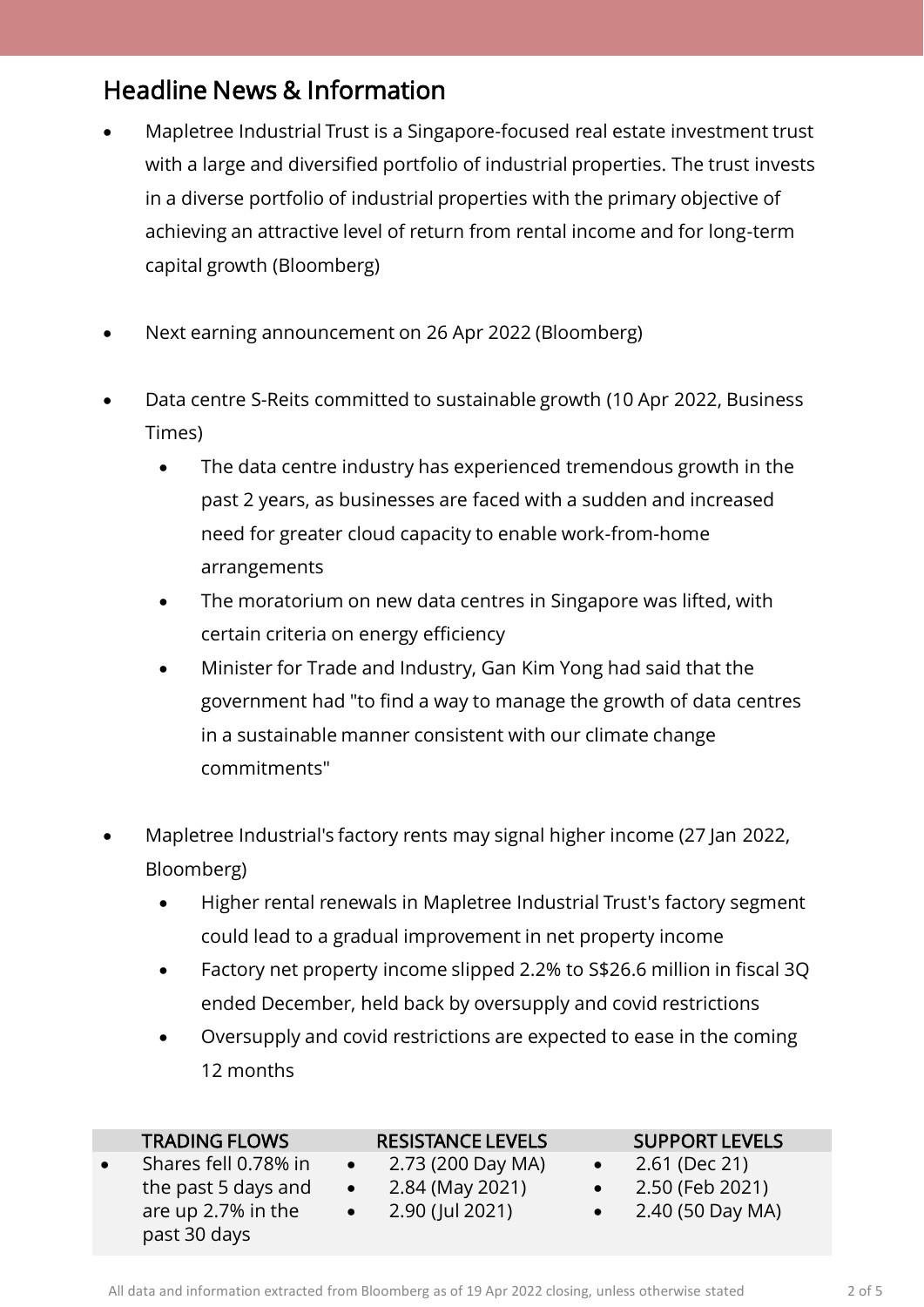# Fundamental Viewpoint

### An Extract from STOCKREPORTS+

#### **MAPLETREE INDUSTRIAL TRUST (ME8U-SG)**

Real Estate / Residential & Comm. REITs / Commercial REITs

```
REFINITIV' STOCK REPORTS PLUS
```
**DETAILED STOCK REPORT** Report Date: 2022-Apr-20

#### **INDICATOR COMPONENTS**

The AVERAGE SCORE combines the quantitative analysis of five widely-used investment decision making tools: Earnings, AVERAGE<br>SCORE Fundamental, Relative Valuation, Risk, and Price Momentum. A simple average of the underlying component ratings is normally distributed to rank stocks on a 1-10 scale (10 being awarded to the most favorable). These factors may be evaluated differently using alternative methodologies and the importance of individual factors varies across industries, market capitalization and investment styles. Additional criteria should always by used to evaluate a stock.



## Analyst Price Target and Recommendations





Source: REFINITIV STOCKREPORTS+, extracted 20 Apr 2022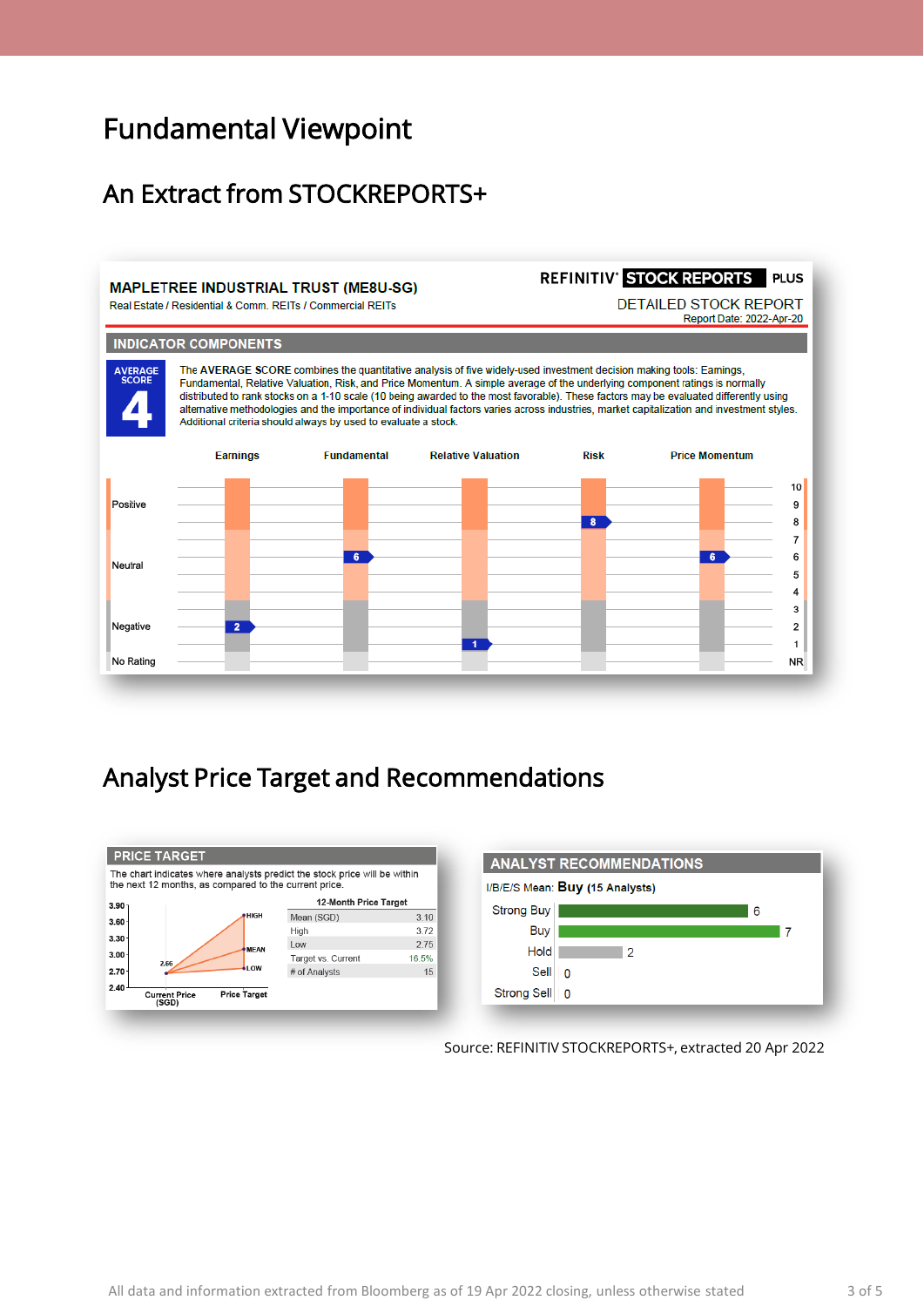# SG Peer Analysis (STOCKREPORTS+)

| <b>PEER ANALYSIS</b><br>Currency in SGD |             |                             |                               |                  |                  |                  |               |                                                 |                               |                            |               |                              |                    |
|-----------------------------------------|-------------|-----------------------------|-------------------------------|------------------|------------------|------------------|---------------|-------------------------------------------------|-------------------------------|----------------------------|---------------|------------------------------|--------------------|
|                                         |             |                             | <b>PRICE MOMENTUM</b>         |                  |                  |                  |               | <b>VALUATION</b><br><b>FUNDAMENTAL</b>          |                               |                            |               | <b>ANALYSTS</b>              |                    |
| Average<br>Score                        | Ticker      |                             | Price<br>$(2022 - 04 - 19)$   | $1-MO$<br>Return | $3-Mo$<br>Return | $1-Yr$<br>Return | Market<br>Cap | Trailing<br>РĒ                                  | Forward<br>PE                 | Dividend<br>Yield          | Net<br>Margin | LTG I/B/E/S<br>Forecast Mean | $#$ of<br>Analysts |
| $\overline{7}$                          | <b>C38U</b> |                             | 2.25                          | 2.7%             | 11.9%            | 2.3%             | 15.0B         | 13.5                                            | 19.9                          | 2.5%                       | 83.0%         | $-$ Buy                      | 18                 |
| 3                                       | A17U        |                             | 2.86                          | $-1.4%$          | $-0.3%$          | $-7.7%$          | 12.1B         | 12.5                                            | 18.1                          | 5.3%                       | 75.8%         | 16.6% Buy                    | 16                 |
| 5                                       | <b>M44U</b> |                             | 1.81                          | $-1.1%$          | 1.7%             | $-8.5%$          | 8.7B          | 16.6                                            | 22.6                          | 4.4%                       | 72.6%         | $-$ Buy                      | 15                 |
| $\overline{4}$                          | ME8U        |                             | 2.66                          | 0.0%             | 0.8%             | $-4.7%$          | 7.1B          | 30.7                                            | 17.9                          | 4.5%                       | 40.3%         | $-$ Buy                      | 14                 |
| $\overline{4}$                          | N2IU        |                             | 1.86                          | $-1.6%$          | 0.5%             | $-12.3%$         | 6.3B          | 89.1                                            | 21.7                          | 5.2%                       | 67.0%         | 6.4% Buy                     | 13                 |
| $\overline{7}$                          | <b>T82U</b> |                             | 1.80                          | 5.9%             | 15.4%            | 15.4%            | 5.1B          | 11.2                                            | 25.0                          | 4.8%                       | 125.1%        | $-$ Buy                      | 15                 |
| 5                                       | <b>K71U</b> |                             | 1.19                          | $-3.3%$          | 2.6%             | $-0.8%$          | 4.5B          | 18.9                                            | 27.1                          | 4.9%                       | 108.3%        | $-$ Buy                      | 13                 |
| 6                                       | RW0U        |                             | 1.23                          | 9.8%             | 12.8%            | 13.9%            | 4.3B          | $\overline{\phantom{a}}$                        | 22.2                          | 5.5%                       | 5.2%          | -- Hold                      | 5                  |
| 6                                       | <b>TSOU</b> |                             | 0.42                          | 2.5%             | $-4.6%$          | 0.0%             | 2.3B          | 21.0                                            | 21.0                          | 6.7%                       | 14.5%         | $-$ Buy                      | $\overline{2}$     |
| 5                                       | CWBU        |                             | 3.38                          | $-2.1%$          | $-7.6%$          | $-3.2%$          | 1.9B          | 13.1                                            | 14.6                          | 4.4%                       | 48.2%         | $-$ Buy                      | 1                  |
| $\overline{4}$                          | <b>JYEU</b> |                             | 0.78                          | 1.1%             | $-6.0%$          | 0.5%             | 1.7B          | $\overline{\phantom{a}}$                        | 18.9                          | 6.2%                       | 44.1%         | $-$ Buy                      | $\overline{7}$     |
| 5.1                                     | Average     |                             | 1.84                          | 1.1%             | 2.5%             | $-0.5%$          | 6.3B          | 25.2                                            | 20.8                          | 4.9%                       | 62.2%         | 11.5% Buy                    | 10.8               |
| <b>PEER COMPANIES</b>                   |             |                             |                               |                  |                  |                  |               |                                                 |                               |                            |               |                              |                    |
| A17U                                    |             |                             | Ascendas Real Estate          |                  |                  |                  |               | M44U<br>Mapletree Logistics Trust               |                               |                            |               |                              |                    |
| C38U                                    |             |                             | CapitaLand Integrated         |                  |                  |                  |               | N <sub>2</sub> IU<br>Mapletree Commercial Trust |                               |                            |               |                              |                    |
| CWBU                                    |             |                             | Cromwell European Real Estate |                  |                  |                  |               | RW0U<br>Mapletree North Asia                    |                               |                            |               |                              |                    |
| <b>JYEU</b>                             |             | Lendlease Global Commercial |                               |                  |                  |                  |               | <b>T82U</b>                                     | Suntec Real Estate Investment |                            |               |                              |                    |
| <b>K71U</b>                             |             | <b>Keppel REIT</b>          |                               |                  |                  |                  |               | TS0U                                            |                               | Oue Commercial Real Estate |               |                              |                    |

Source: REFINITIV STOCKREPORTS+, extracted 20 Apr 2022

# Global Peer Analysis (Bloomberg)

| <b>Ticker</b>   | <b>Name</b>              | <b>Mkt Cap</b><br>(USD)<br>(Millions) | Last Px  | P/E    | $P/E$ 5Yr<br>Avg | P/B  | P/B<br>5Yr<br>Avg | <b>Indicated</b><br>Yield (%) |
|-----------------|--------------------------|---------------------------------------|----------|--------|------------------|------|-------------------|-------------------------------|
|                 | <b>Average</b>           | 60,419                                | 20686.00 | 37.90  | 33.79            | 4.05 | 3.52              | 1.82                          |
|                 |                          |                                       |          |        |                  |      |                   |                               |
|                 | <b>MAPLETREE</b>         |                                       |          |        |                  |      |                   |                               |
| <b>MINT SP</b>  | <b>INDUSTRIAL TRUST</b>  | 5,212                                 | 2.66     | 29.73  | 31.66            | 1.39 | 1.55              | 4.67                          |
|                 | <b>INDUSTRIAL &amp;</b>  |                                       |          |        |                  |      |                   |                               |
| 3249 JP         | <b>INFRASTRUCTURE</b>    | 2,968                                 | 184,000  | 30.60  | 31.41            | 2.01 | 2.17              | 3.28                          |
| <b>ARG FP</b>   | <b>ARGAN</b>             | 2,886                                 | 118.40   | 3.99   | 7.25             | 1.26 | 1.33              | 2.20                          |
|                 | <b>COREM PROPERTY</b>    |                                       |          |        |                  |      |                   |                               |
| <b>COREA SS</b> | <b>GROUP AB-A</b>        | 2,806                                 | 22.20    | 4.67   | N/A              | 0.89 | 1.03              | 1.80                          |
|                 | <b>WAREHOUSES DE</b>     |                                       |          |        |                  |      |                   |                               |
| <b>WDP BB</b>   | <b>PAUW SCA</b>          | 8,062                                 | 40.18    | 7.48   | 10.21            | 2.11 | 2.04              | 2.19                          |
|                 | <b>MITSUBISHI ESTATE</b> |                                       |          |        |                  |      |                   |                               |
| 3481 JP         | <b>LOGISTICS</b>         | 1,615                                 | 460,500  | 36.54  | 37.95            | 1.55 | 1.51              | 3.31                          |
|                 | <b>ABRDN EUROPEAN</b>    |                                       |          |        |                  |      |                   |                               |
| <b>ASLILN</b>   | <b>LOGISTICS INC</b>     | 589                                   | 109.80   | 9.01   | N/A              | 1.11 | N/A               | 4.39                          |
|                 | <b>AMERICOLD REALTY</b>  |                                       |          |        |                  |      |                   |                               |
| <b>COLD US</b>  | <b>TRUST</b>             | 7,527                                 | 28.02    | 240.60 | 407.31           | 1.87 | 2.36              | 3.14                          |
|                 | <b>INTERVEST OFFICES</b> |                                       |          |        |                  |      |                   |                               |
| <b>INTO BB</b>  | & WAREHOUS               | 816                                   | 28.75    | 7.60   | 8.87             | 1.21 | 1.05              | 5.32                          |
|                 | <b>MAPLETREE</b>         |                                       |          |        |                  |      |                   |                               |
| <b>MLT SP</b>   | <b>LOGISTICS TRUST</b>   | 6,337                                 | 1.81     | 16.58  | 17.16            | 1.37 | 1.48              | 4.47                          |
|                 | <b>FRASERS LOGISTICS</b> |                                       |          |        |                  |      |                   |                               |
| <b>FLT SP</b>   | & COMMERCI               | 3,891                                 | 1.44     | 7.02   | 9.63             | 1.16 | 1.21              | 5.39                          |

Source: Bloomberg, extracted 19 Apr 2022 closing